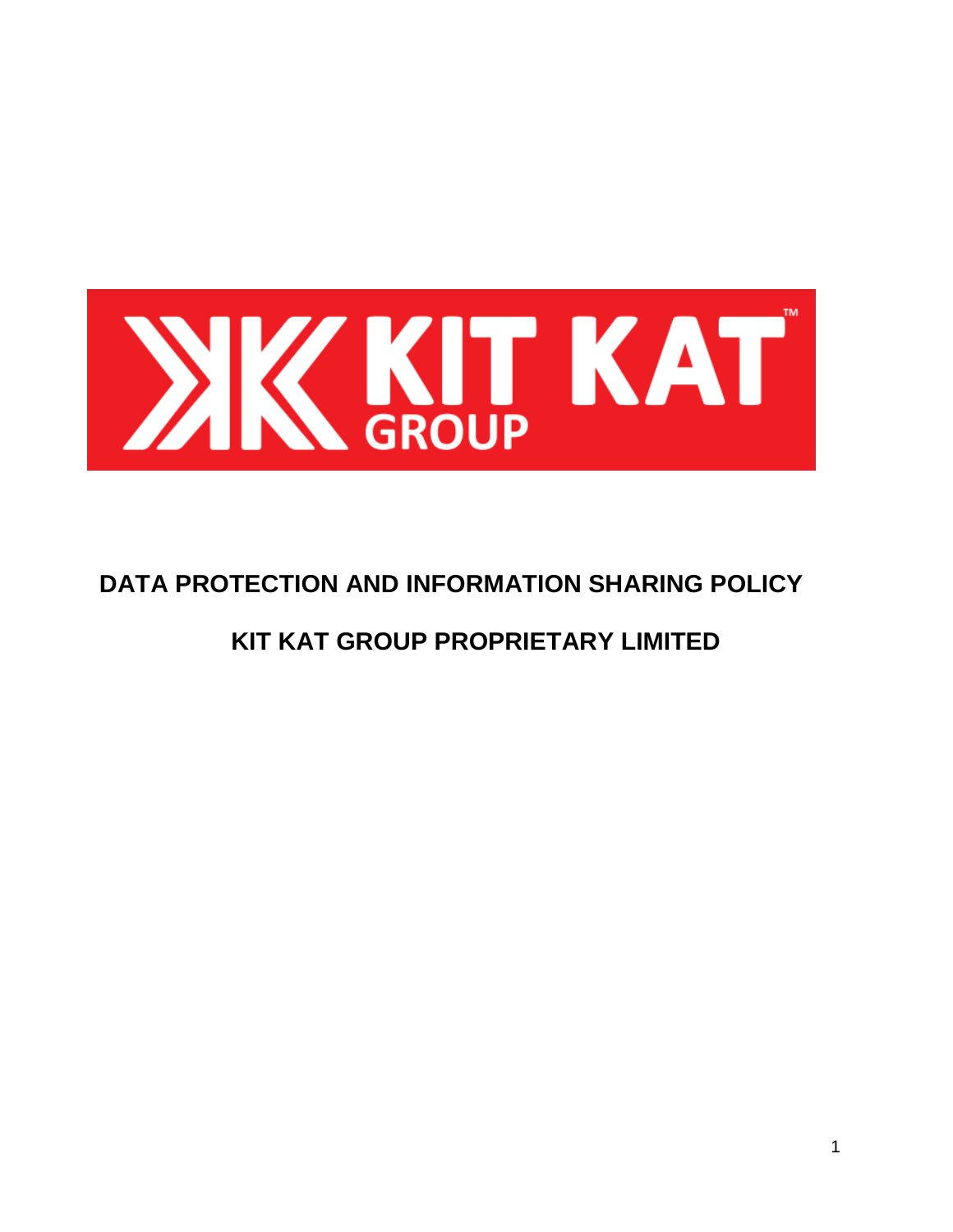| 1 <sub>1</sub> |                                                                           |  |
|----------------|---------------------------------------------------------------------------|--|
| 2.             |                                                                           |  |
| 3.             |                                                                           |  |
| 4.             |                                                                           |  |
| 5.             |                                                                           |  |
| 6.             | <b>CATEGORIES OF RECIPIENTS FOR PROCESSING OF PERSONAL INFORMATION  4</b> |  |
| 7.             |                                                                           |  |
| 8.             |                                                                           |  |
| 9.             |                                                                           |  |
| 10.            |                                                                           |  |
| 11.            |                                                                           |  |
| 12.            |                                                                           |  |
| 13.            |                                                                           |  |
| 14.            |                                                                           |  |
| 15.            |                                                                           |  |
| 16.            |                                                                           |  |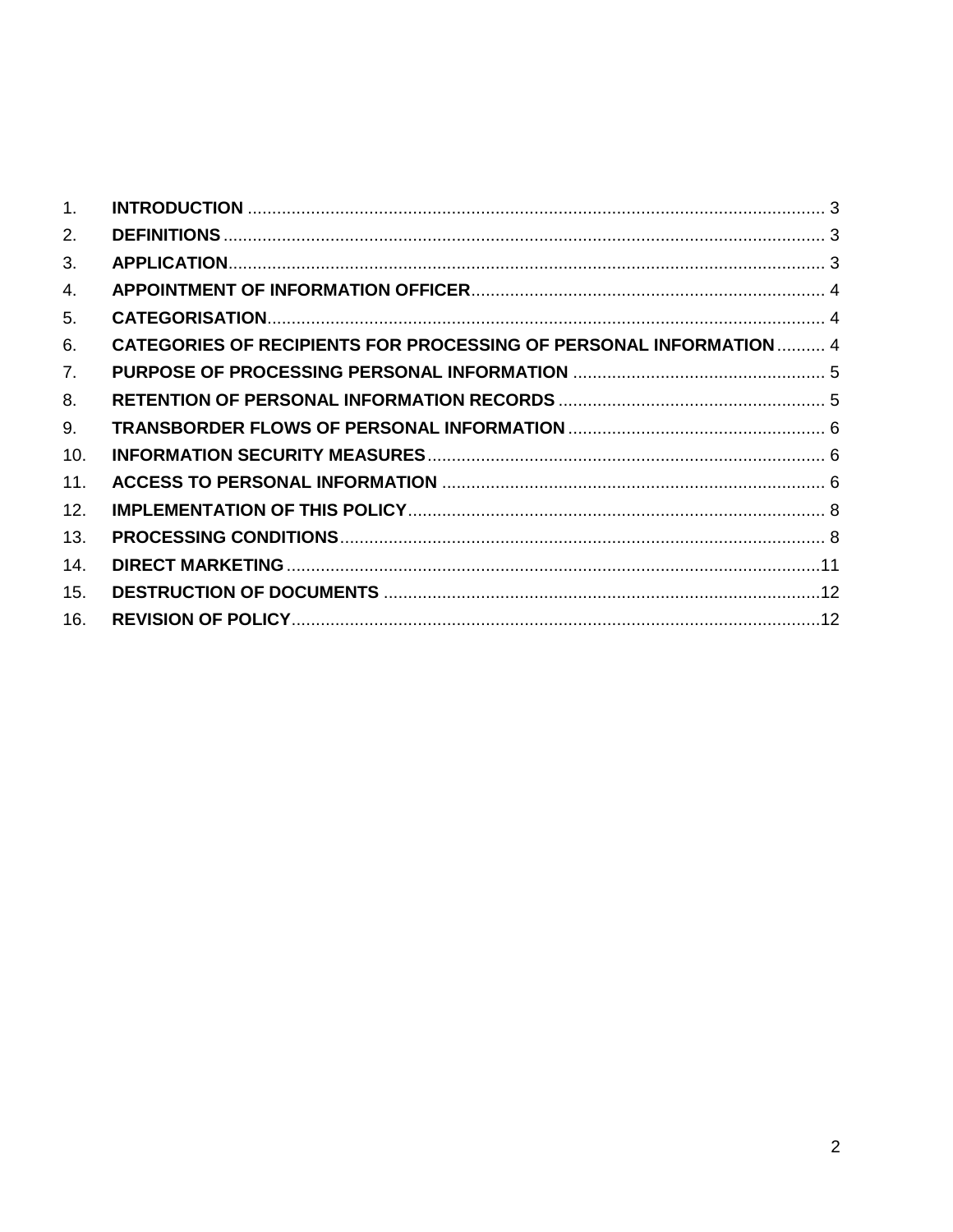## <span id="page-2-0"></span>1. **INTRODUCTION**

This Data Protection and Information Sharing Policy ("**the Policy**") describes the way in which the Kit Kat Group Proprietary Limited ("**Kit Kat**"), will meet its legal obligations and requirements concerning confidentiality and information security processes and standards. The requirements and the premise on which this Policy is founded is in terms of South African legislation namely, the Protection of Personal Information Act No 4 of 2013 ("**POPI**") and Promotion of Access to Information Act 2 of 2000 ("**PAIA**").

# <span id="page-2-1"></span>2. **DEFINITIONS**

- 2.1. "**Consent**" means the voluntary, specific and informed expression of will;
- 2.2. "**Data Subject**" means the natural or juristic person to whom the Personal Information relates;
- 2.3. "**Direct Marketing**" means approaching a Data Subject personally for the purpose of selling a product or service, or requesting a donation;
- 2.4. **"Group**" means any of the subsidiaries as recognized in law of the Kit Kat Group Proprietary Limited;
- 2.5. **"POPI"** means the Protection of Personal Information Act No 4 of 2013;
- 2.6. **"Personal Information"** means information relating to an identifiable, living natural person or an identifiable existing juristic person as defined in POPI;
- 2.7. **"Processing"** means an operating or activity, including that by automatic or manual means concerning and/or relating to Personal Information.

# <span id="page-2-2"></span>3. **APPLICATION**

This Policy applies to all employees of the Group, its directors, sub-contractors, agents, customers and/or any other person (natural and juristic) that has any dealings with the Group. This Policy is also applicable to all on-site and off-site processing of Personal Information.

Kit Kat collects and uses Personal Information of the individuals and corporate entities with which it works with and/or has any dealings with in order to carry out and conduct operations of its business effectively and maintain satisfactory customer services. Furthermore, Kit Kat deems the lawful processing of Personal Information to be crucial in ensuring successful service delivery to both its customers, suppliers and distributors, and essential to maintaining the confidentiality between Kit Kat and all other stakeholders (including its customers. Kit Kat hereby and therefore endorses and adheres to the principals and requirements set out in POPI.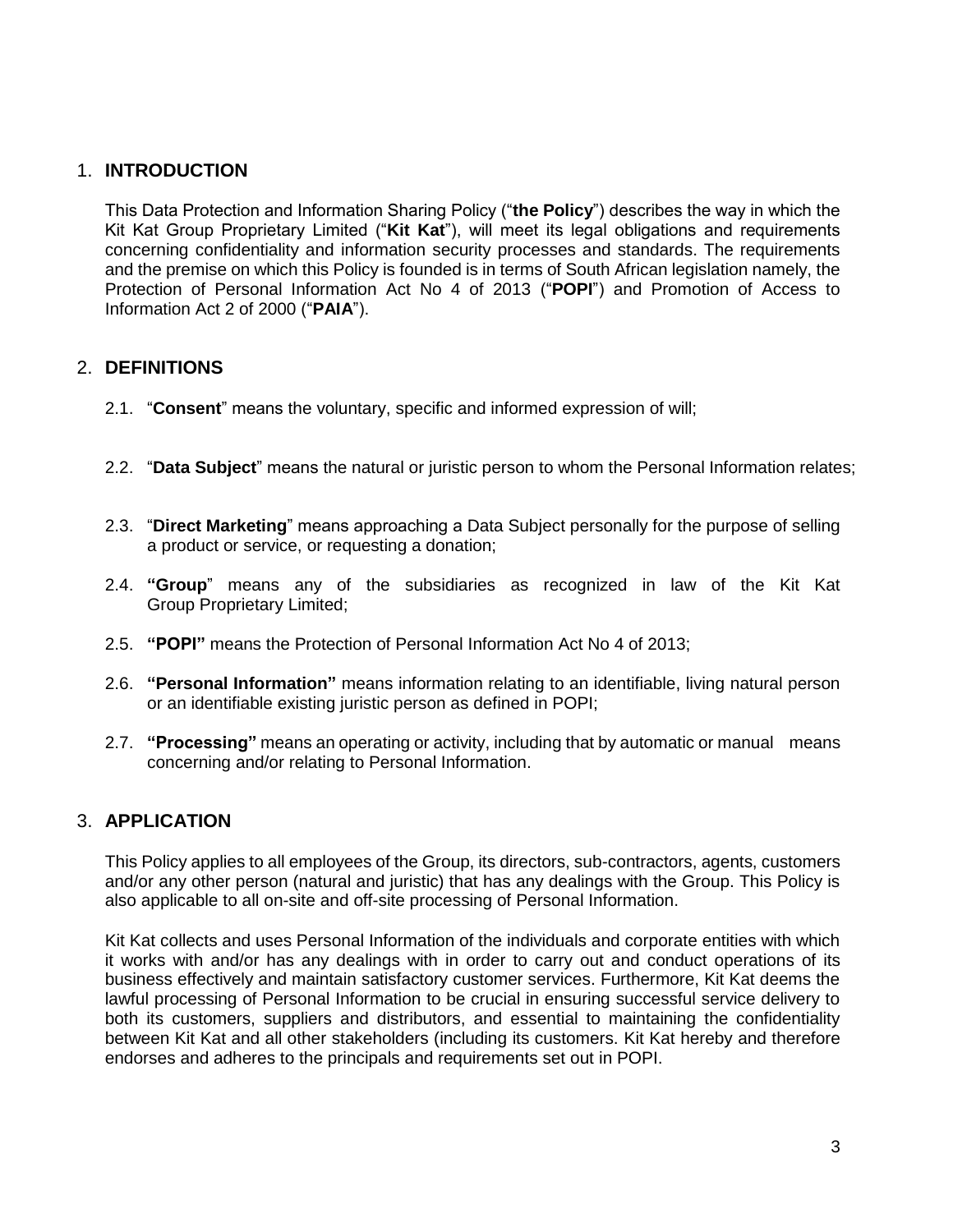## <span id="page-3-0"></span>4. **APPOINTMENT OF INFORMATION OFFICER**

The Company and its Group hereby appoint Imraan Cassim, as its Information Officer. His details are:

Name: Mr Imraan Cassim Designation: IT Director Telephone: 012 327 6116 Email: [imraan@kitkatgroup.com](mailto:imraan@kitkatgroup.com)

# <span id="page-3-1"></span>5. **CATEGORISATION**

#### 5.1. **Customers:**

- 5.1.1. **Natural Persons –** Full name, contact details, race, nationality and gender information, physical and postal addresses, identification numbers and date of birth, tax number (and other related tax information) and confidential correspondence; and
- 5.1.2. **Juristic Persons –** Full name of the legal entity, names and details of contact persons, registration number and other registration details, physical and postal addresses, financial information and details, founding documents, tax related information, names and detailed of authorized signatories, beneficiaries (where applicable), shareholder information (where applicable) and BBBEE information (where necessary and applicable).

#### 5.2 **Services Provides (both contracted and** *ad hoc***)**:

Full name of the legal entity, names and details of contact persons, registration number and other registration details, physical and postal addresses, financial information and details, founding documents, tax related information, names and detailed of authorized signatories, beneficiaries (where applicable), shareholder information (where applicable) and BBBEE information (where necessary and applicable).

#### 5.3 **Employees (including Directors):**

Full name, contact details, race, marital status, age, language and education information, nationality and gender information, physical and postal addresses, identification numbers and date of birth, tax number (and other related tax information), credit records, next of kin information, employment history and health and well-being information.

## <span id="page-3-2"></span>6. **CATEGORIES OF RECIPIENTS FOR PROCESSING OF PERSONAL INFORMATION**

Kit Kat may share the Personal Information received from its Data Subjects with its affiliates, associated companies and any other person that may use this information to send the Data Subject information on products or services. In addition to the above, Kit Kat and the Group, may supply the Personal Information to any party to whom Kit Kat may have assigned, delegated or transferred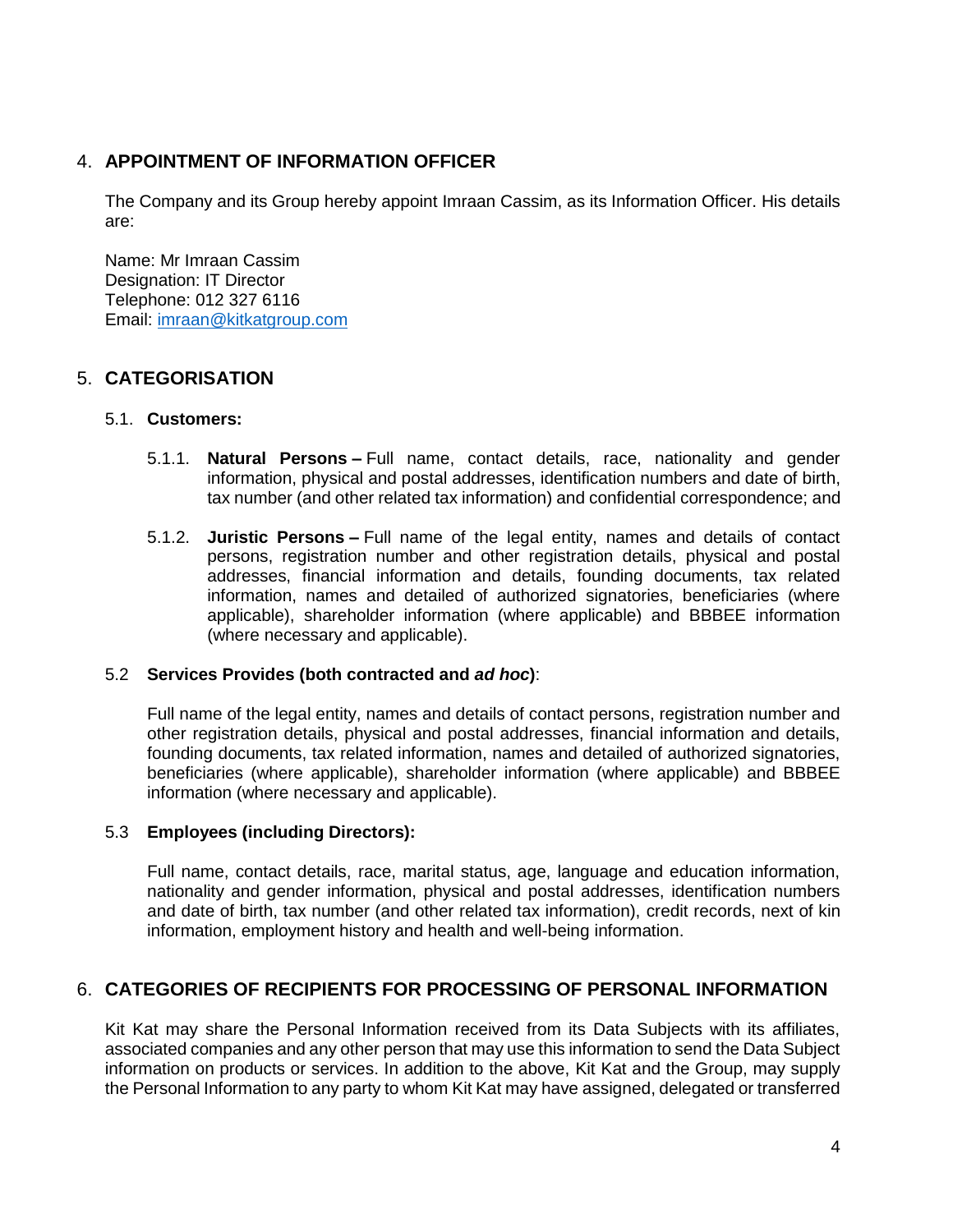any of its rights and obligations in terms of and/or under any agreement and/or to any service provider that renders the following services:

- 6.1. Conducting due diligence checks;
- 6.2. Capturing, organizing and storage of data;
- 6.3. Sending of emails and other correspondence to customers; and
- 6.4. Administration of Medical Aid's, Pension Schemes and Trade Unions.

## <span id="page-4-0"></span>7. **PURPOSE OF PROCESSING PERSONAL INFORMATION**

Kit Kat uses the Personal Information retrieved, under its care and supervision, from the various categories referred to in [4](#page-3-0) in the following manner:

- 7.1. Providing products and services to its customers and/or distributors;
- 7.2. Discount(s) and funding purposes;
- 7.3. Administration of Agreements;
- 7.4. Conducting, reviewing and assessing credit references, credit assessments and credit checks;
- 7.5. Marketing and sales of products and services;
- 7.6. Keeping track of all accounts and records;
- 7.7. Profiling data subjects for the purpose of direct marketing;
- 7.8. Conducting customer marketing and customer satisfaction research and reviews;
- 7.9. Staff administration;
- 7.10. Detecting and the prevention of crime, fraud, money laundering and any other malpractice;
- 7.11. Complying with any legal or regulatory requirements; and
- 7.12. For any legal proceedings that need to be instituted or defended.

#### <span id="page-4-1"></span>8. **RETENTION OF PERSONAL INFORMATION RECORDS**

Kit Kat may retain Personal Information records indefinitely, unless the Data Subject objects to this. In the event that the Data Subject objects to the indefinite retention of its Personal Information, Kit Kat will retain the Personal Information records to the extent and time periods as required by law or to the extent permitted.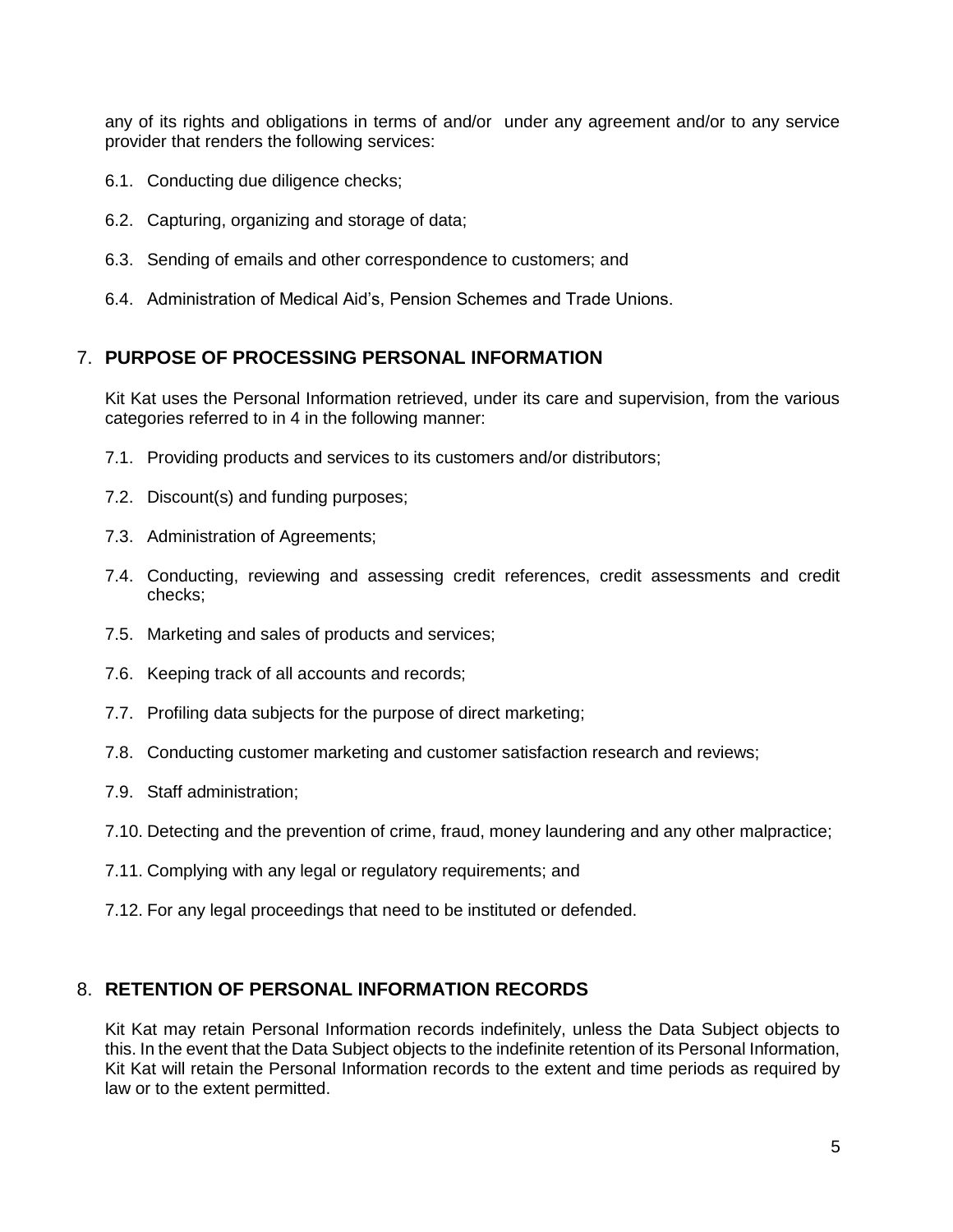# <span id="page-5-0"></span>9. **TRANSBORDER FLOWS OF PERSONAL INFORMATION**

Kit Kat may (if the need arises) transmit Personal Information transborder to Kit Kat's authorized dealers and/or suppliers in other countries, where and if the need arises. Furthermore, Personal Information may then be stored in hosted serves outside of South Africa, which may or may not have adequate data protection laws. Kit Kat will do its utmost best to ensure that its dealers and suppliers will make all the reasonable effort to secure said data and Personal Information.

# <span id="page-5-1"></span>10. **INFORMATION SECURITY MEASURES**

Kit Kat and the Group maintains and ensures that its technology and information systems are up to date in order to ensure and maintain confidentiality, integrity and availability of Personal Information which has been placed under its care. These controls and measures, include but are not limited to:

10.1. Firewalls;

10.2. Virus protection software and update protocols; and

10.3. Secure set up of hardware and software;

Kit Kat may in the future appoint outsourced service providers that process Personal Information on behalf of Kit Kat and its Group to implement and establish security controls.

## <span id="page-5-2"></span>11. **ACCESS TO PERSONAL INFORMATION**

#### 11.1. **Request for Access to Personal Information**

Any individual or juristic entity may request access, deletion or amendments to their Personal Information held by Kit Kat or its Group. The above requests should be sent to the Information Officer on the prescribed form and adhering to the correct procedure outlined therein. The Information Officer upon review of your application may accept or refuse your request. Upon accepting the request from the Data Subject, the Personal Information will be provided within 30 working days, unless otherwise communicated to the Data Subject by the Information Officer. In the instance that the request is denied, refer to [11.2.](#page-5-3)

#### <span id="page-5-3"></span>11.2. **Procedure outlining if the request for Personal Information is denied**

In the event that the Information Officer denies a request to provide Personal Information to the Data Subject, written reasons must be provided to the Data Subject and kept on record. The Data Subject may then appeal his request to CEO. In the event, the appeal for Personal Information request is upheld (i.e. The request is yet again denied), the Data Subject may approach a court of law for appropriate relief within 30 days of notification of the decision.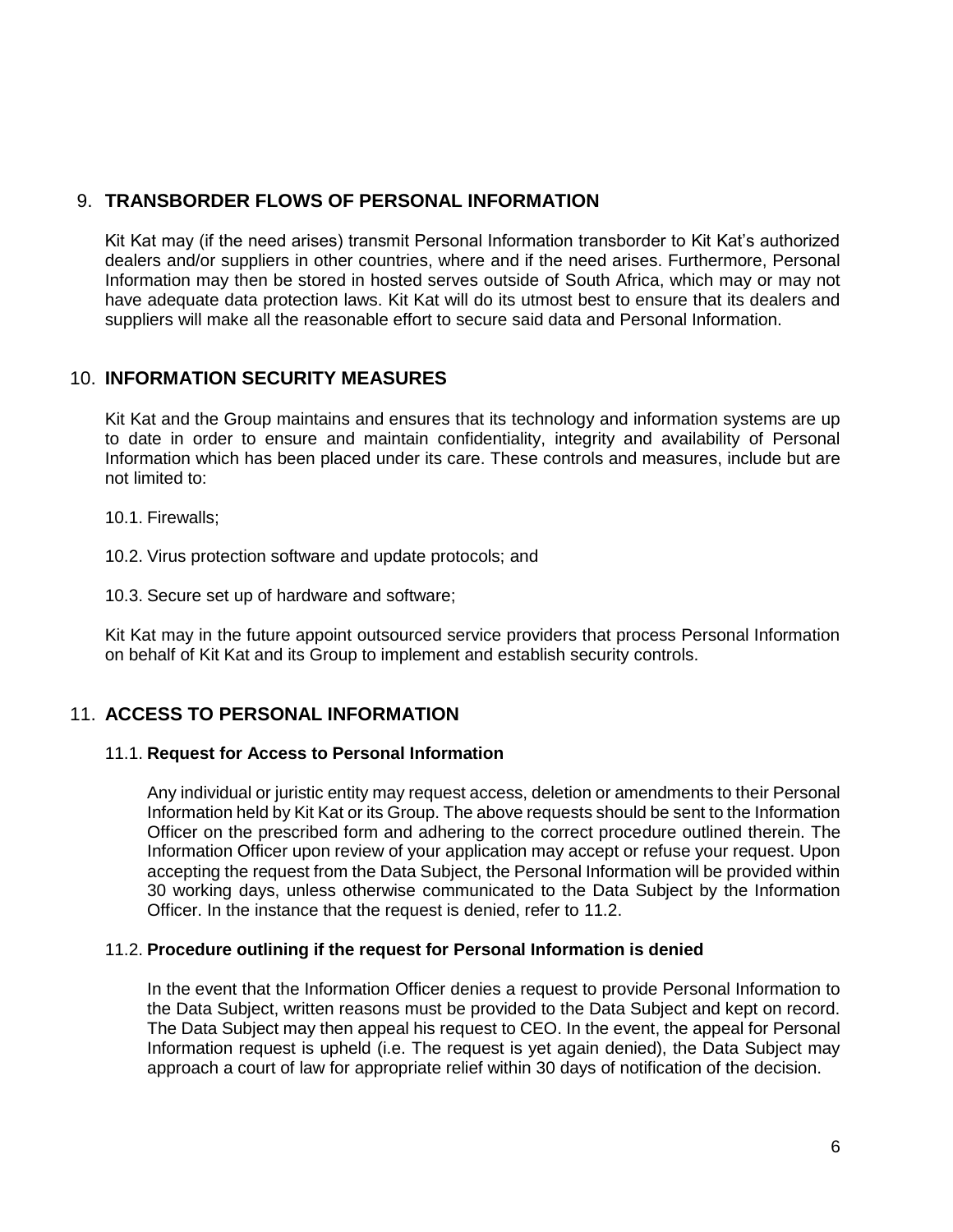Furthermore, in the event that a third party is dissatisfied with the Information Officer's approval to grant the request for information may within 30 days of notification of the decision apply to a court of law for relief.

#### 11.3. **No record found and/or is non-existent**

If Kit Kat and/or the Group believes that the record does not exist or cannot be found, after a reasonable search was conducted the requestor will be notified by way of an affirmation or an affidavit (including the steps taken to retrieve the information) by the Information Officer.

#### 11.4. **Grounds for Refusal**

Kit Kat may on legal grounds refuse to grant access to requested Personal Information on the following grounds:

- 11.4.1. To protect Personal Information that Kit Kat holds in relation to third parties (whether natural persons or juristic persons including deceased persons) from unreasonable disclosure;
- 11.4.2. To protect commercial and proprietary information that Kit Kat holds about or in relation to a third party which may or may not include trade secrets, financial, commercial, labour, technical or scientific information that may if revealed will bring about loss and/or harm to the third party in question;
- 11.4.3. In the event that disclosure will breach duties of confidentiality to that third party in terms of an agreement;
- 11.4.4. Disclosure of the information would result in endangering the life or physical safety and security of an individual;
- 11.4.5. Disclosure of the information would result in the prejudice or impairing the protection or safety of the public;
- 11.4.6. The disclosure of information is privileged from production in legal proceedings, unless the legal privilege is waived;
- 11.4.7. Disclosure of such information would harm the commercial and financial interests of Kit Kat;
- 11.4.8. The record is contained as a computer or software program; and
- 11.4.9. The record contains any research that has been conducted or will be conducted on behalf of Kit Kat by Kit Kat or a third party.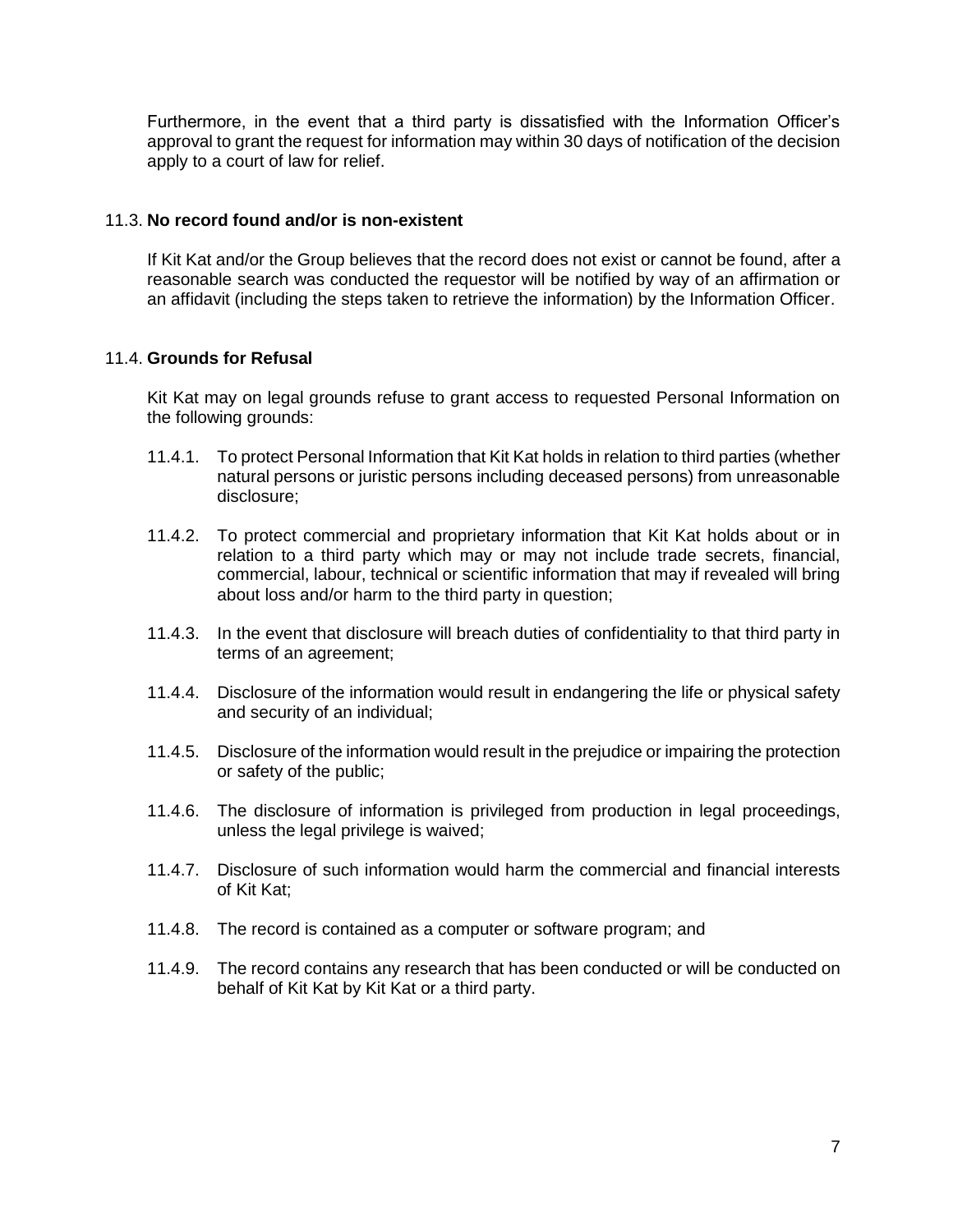## <span id="page-7-0"></span>12. **IMPLEMENTATION OF THIS POLICY**

New employees, suppliers, distributors and/or any other individual or entity that Kit Kat or its Group receives Personal Information will sign relevant clauses for the use and storage of relevant information and a confidentiality undertaking (where necessary) to ensure that there will be no breaches of confidentiality in relation to the Personal Information stored. Employees that are currently employed at Kit Kat and/or the Group will sign an addendum to their contract of employment informing and stipulating the relevant consent clauses. Employees that fail to comply with any confidentiality undertakings will result in disciplinary action to be taken. New and existing employees will be made aware of the terms of this Policy and the relevant founding legislation.

This Policy is in force, and training on this Policy will commence with the affected employees. Modifications and updates to laws on data protection and this Policy will be brought to the attention of all the staff employed at Kit Kat and Its Groups.

## <span id="page-7-1"></span>13. **PROCESSING CONDITIONS**

Kit Kat and the Group will ensure that Personal Information is processed in accordance with the following conditions:

#### 13.1. **Accountability and Openness**

Kit Kat will ensure that all processing conditions as set out in POPI are adhered to and complied with when dealing with Personal Information. Kit Kat will take reasonable steps to ensure that Data Subjects are made aware of what Personal Information is collected, the purpose of the collection and processing, where the supply of such Personal Information is voluntary the consequence of not providing such Personal Information, whether collection is in terms of any law that requires Personal Information to be collected and whether the Personal Information will be shared with third parties.

#### 13.2. **Limitation to Processing Personal Information**

The processing of Personal Information will be deemed to be lawful, if taking into account the reason and purpose of the processing, the information is reasonable, relevant, adequate and not excessive in nature. Kit Kat and its Group may only process Personal Information if the following grounds are present:

- 13.2.1. the Data Subject consents to the processing of Personal Information;
- 13.2.2. the processing of Personal Information complies with any legal obligation of Kit Kat, legislation and any other regulatory provisions in South Africa;
- 13.2.3. the processing of the Personal Information is necessary for the conclusion or in terms of any performance provisions of a contract with the relevant Data Subject(s);
- 13.2.4. the processing protects the legitimate interest of the Data Subject; and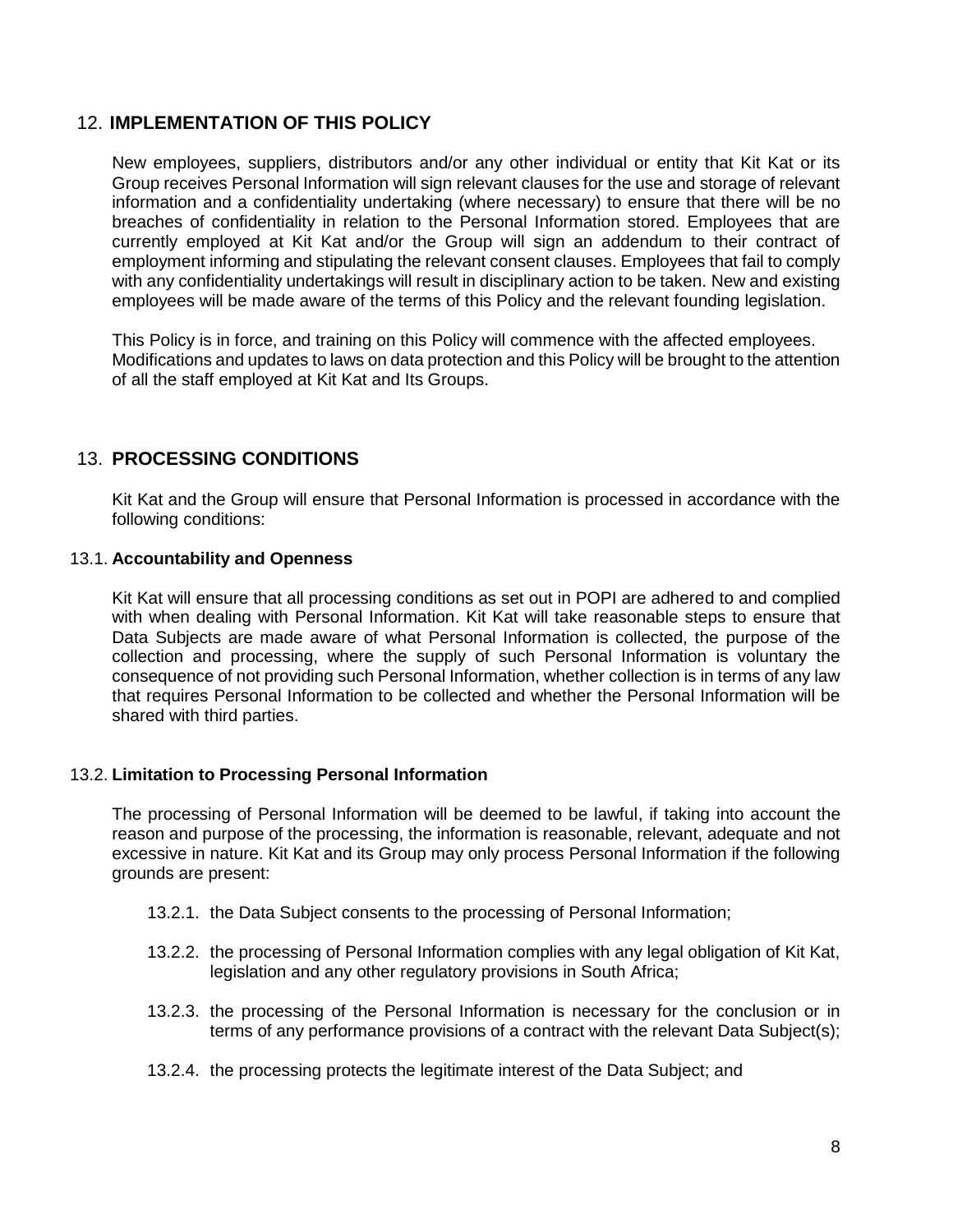13.2.5. the processing is necessary to pursue any legitimate interest of Kit Kat or any third party to who the information may be supplied.

#### 13.3 **Special Personal Information**

- 13.2.6. POPI categorizes Special Information to include religious, philosophical or political beliefs, race or ethnic origin, trade union membership, health or sex life, criminal behavior, information concerning a child and biometric information (which includes fingerprints, DNA, blood type, voice recognition, photographs, retinal scanning and any other biometric information included in POPI).
- 13.2.7. As such, Kit Kat or its Group may only process such information in the following circumstances:
	- 13.2.7.1. where the Data Subject consents to such processing;
	- 13.2.7.2. the above information was made public deliberately by the Data Subject;
	- 13.2.7.3. whether the Special Personal Information is processed for historical, statistical and research reasons;
	- 13.2.7.4. in the instance where the processing of race or ethnic origin is to comply with affirmative action laws.

#### 13.4 **Refusal or Withdrawal of consent**

All Data Subjects have the right to refuse or withdraw their consent to processing of their Personal Information. Furthermore, a Data Subject may object at any time to the processing of their Personal Information on any of the grounds above, unless legislation provides for the processing of such Personal Information. If and when the Data Subject withdraws their consent, Kit Kat and/or the Group will refrain from processing Personal Information.

#### 13.5 **Collection directly from the Data Subject**

Personal Information must be collected directly from the Data Subject unless:

- 13.5.1 the information is contained within public record;
- 13.5.2 the Personal Information has been made public deliberately by the Data Subject;
- 13.5.3 the Personal Information can be collected from another source with the Data Subjects consent;
- 13.5.4 the collection of Personal Information from another source would not prejudice the Data Subject;
- 13.5.5 the collection of Personal Information from another source is necessary to maintain, comply with or exercise any legal right or other laws;
- 13.5.6 collection from the Data Subject would prejudice the lawful purpose of the collection; and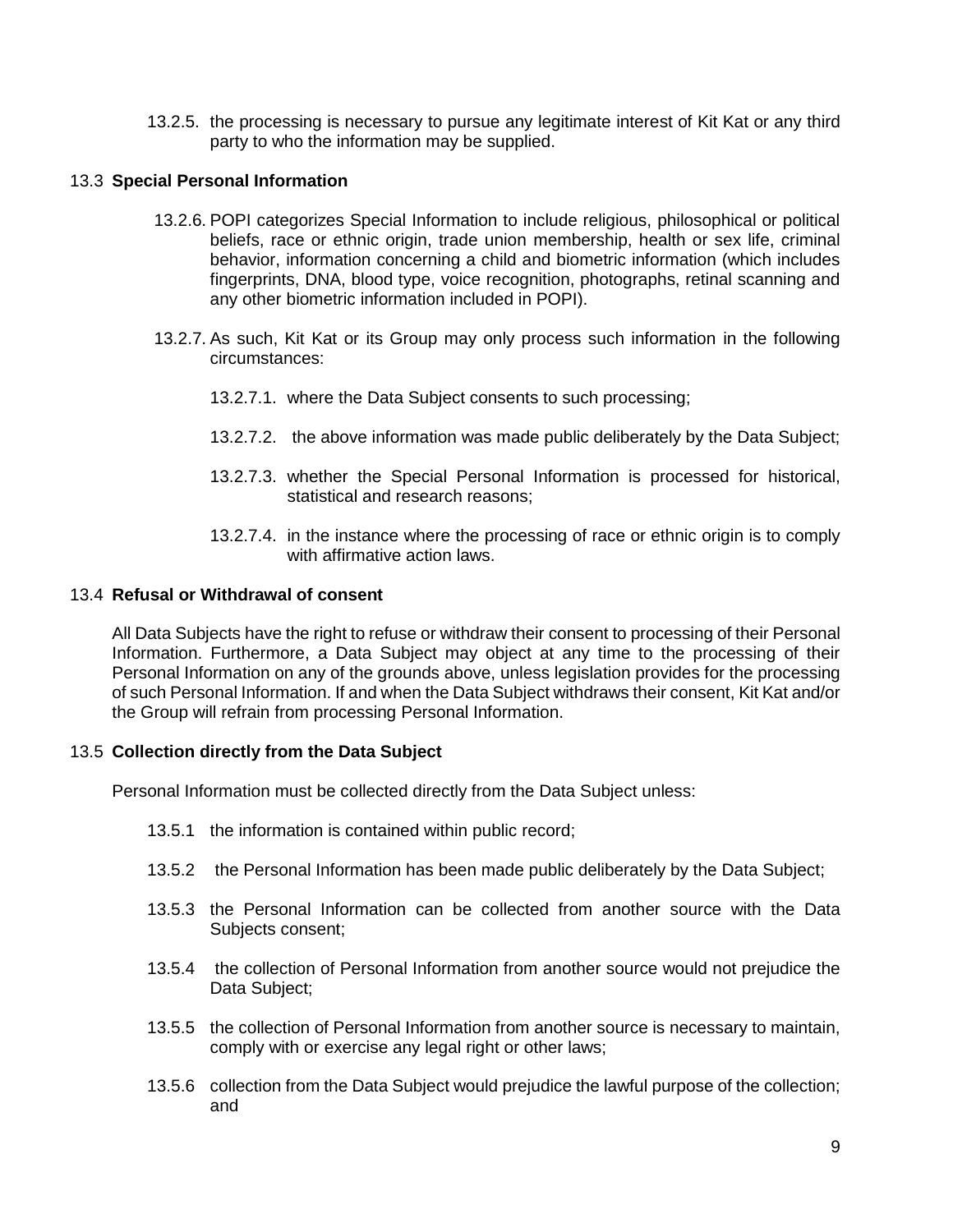13.5.7 collection from, the Data Subject is not reasonably practicable.

#### 13.6 **Purpose Specification**

Kit Kat and its Group will only process Personal Information for the specific purpose set out and as defined in this Policy.

#### 13.7 **Further Processing**

Any new processing activity must be in compliance with the original purpose of processing such information. The following processing will be regarded as compatible with the purpose of processing if:

- 13.7.1 the Data Subject consented to such processing;
- 13.7.2 the Personal Information is contained in the public record;
- 13.7.3 the Personal Information was made public by the Data Subject deliberately;
- 13.7.4 the further processing must comply with or be exercised with any law or legal right;
- 13.7.5 further processing is necessary to prevent or mitigate a threat to the public, public health or safety (including the life of the Data Subject or a third party).

#### 13.8 **Information Quality**

Kit Kat shall take reasonable steps to ensure that Personal Information is complete, accurate, updated and not misleading. Kit Kat shall review the records of the Data Subject periodically to ensure that the Personal Information is valid and correct. Furthermore, employees should contact the Human Resources Department immediately when Personal Information needs to be changed and/or updated.

#### 13.9 **Data Subject Participation**

Data Subjects have the right to request access, deletion or amendments of their Personal Information. All requests must be submitted in writing to the Information Officer, unless there are grounds for refusal as specified above. Kit Kat and its Group shall disclose the requested Personal Information within a reasonable time, in a reasonable format, upon receipt of adequate proof of identity of the Data Subject and upon payment of the prescribed fee (if relevant). It is important to note that Kit Kat will not disclose any Personal Information unless the identification of the requestor is presented and verified.

#### 13.10 **Security Safeguards**

- 13.10.1 Kit Kat will ensure the confidentiality of all Personal Information in its possession by identifying all reasonably foreseeable risks to the security of the information and to establish and maintain appropriate safeguards against such risks.
- 13.10.2 Any loss, theft, or unauthorized access to Personal Information must be reported to the Information Officer as soon as reasonably possible. Any loss or theft of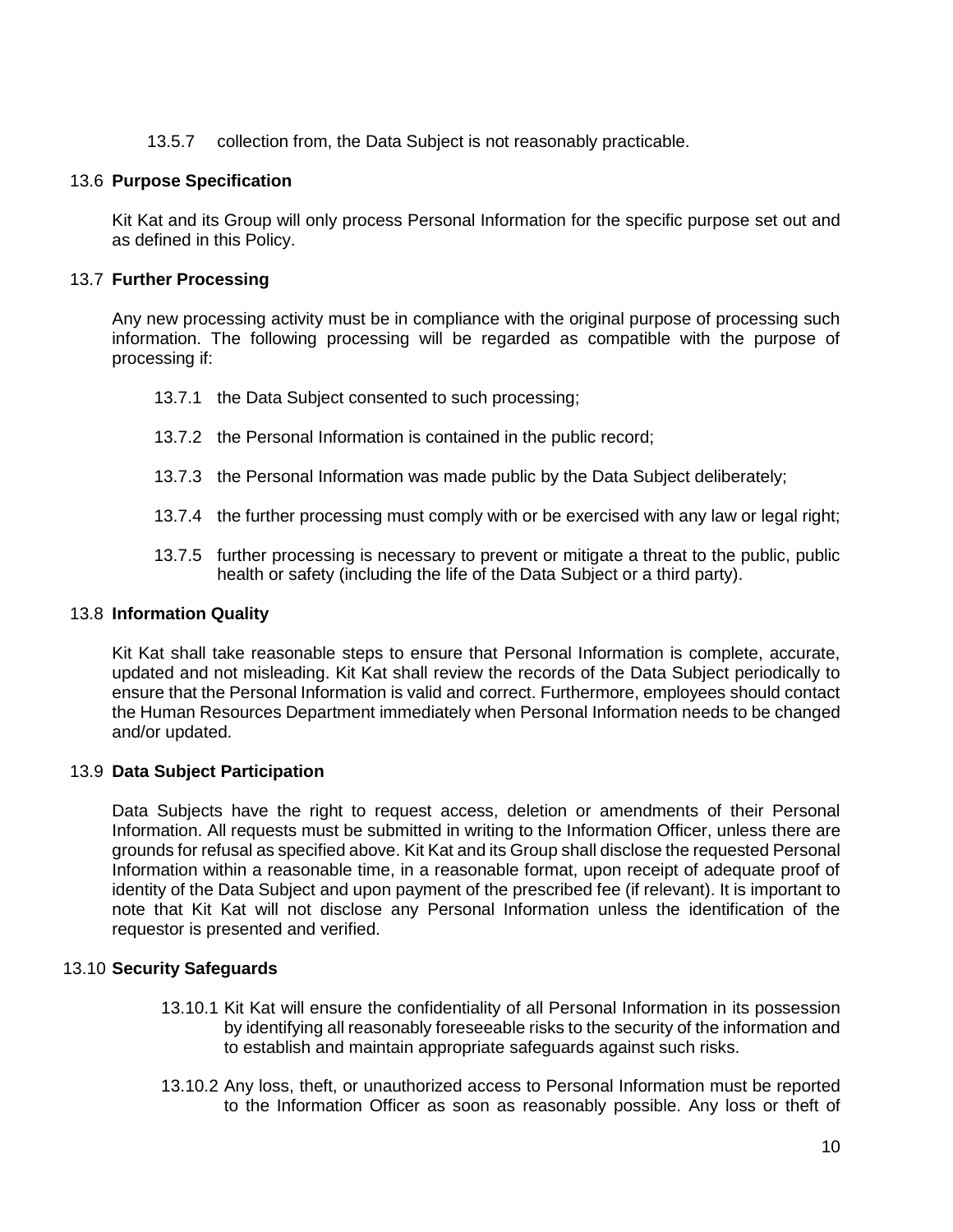computers, laptops or other devices which may contain Personal Information must be immediately reported to the Information Officer, who shall notify the IT department, who shall take all necessary steps to remotely delete the information, if possible.

- 13.10.3 All electronically held Personal Information must be saved in a secure database. Furthermore, as far as reasonably practicable, no Personal Information should be saved on individual computers, laptops or hand-held devices, all computers, laptops and hand-held devices should be access protected with a password, fingerprint or retina scan, with the password being of reasonable complexity and changed frequently.
- 13.10.4 Employees shall be required to lock their computers or laptops when leaving their desks for any length of time and to log off at the end of the day. Electronical Personal Information which is no longer required must be deleted from the individual laptop or computer and the relevant database. The employee must ensure that the information has been completely deleted and is not recoverable.
- 13.10.5 Kit Kat and its Group shall maintain written records of Personal Information of which
	- 13.10.5.1 the Personal Information records will be kept in locked cabinets, drawers, safes or in a locked room;
	- 13.10.5.2 the Personal Information records will not be left unattended in areas where non-staff members may access them;
	- 13.10.5.3 Kit Kat will implement a policy wherein all employees shall be required to clean their desks of all Personal Information when leaving their desks from any length of time and at any time of the day; and
	- 13.10.5.4 Personal Information that is no longer required must be disposed of by shredding.

#### <span id="page-10-0"></span>14. **DIRECT MARKETING**

- 14.1 All Direct Marketing communications made with customers, distributors and/or any other natural or juristic person will be made from Kit Kat and or the Group, and an address or method for the customer to opt-out of receiving further marketing communication.
- 14.2 Direct Marketing will be carried out by electronic means to existing customers and is only permitted if the customer's details were obtained in the context of a sale or service and for the purpose of marketing the same or similar products.
- 14.3 The customer must be given the opportunity to opt-out of receiving direct marketing on each occasion of direct marketing.
- 14.4 Kit Kat may send electronic Direct Marketing communication to Data Subjects who have consented to receiving it and Kit Kat may approach a Data Subject for consent only once.